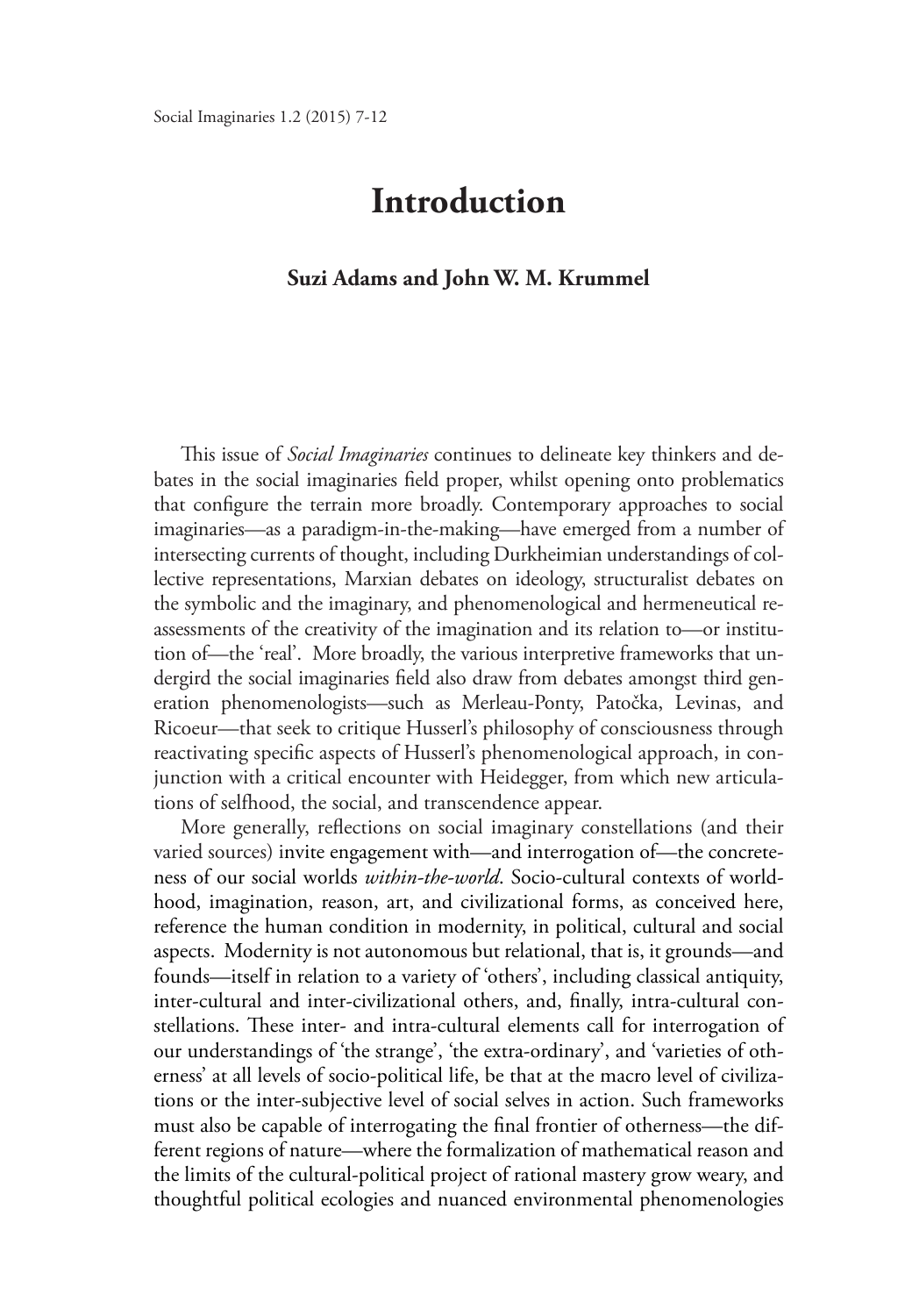## 8 *Introduction*

arise in their place. From this, in line with the ancient Greeks, the world—and the human condition *in-the-world*—is to be understood as a 'unity in plurality', which emphasizes the importance of articulating both the commonality and the diversity of the human condition. Indeed, the human condition *inthe-world* can only be known in its concrete historical articulations, and thus needs both comparative research and robust theoretical frameworks to address these issues, be that in social theory, political philosophy, critical theory, historical sociology or comparative history.

*\*\*\*\*\*\*\**

We open this issue with two essays on Paul Ricoeur's thought. Along with Cornelius Castoriadis and Charles Taylor, Ricoeur's distinctive elucidation of the social imaginary has been pivotal for the emergence of the social imaginaries field. Indeed, interpreters of Ricoeur increasingly highlight the centrality of the imagination for his overall philosophical trajectory. The question of the imagination was an enduring concern for Ricoeur, but it gained momentum in his thought in the 1970s. The early- mid-1970s were particularly important in the present context, as this period saw his developing engagement with the problematic of the imagination gain traction and momentum. The year of 1975 was especially propitious. During the course of that year, Ricoeur presented two series of seminars on the imagination—the first on ideology and utopia as the two poles of the cultural imagination that together comprise the social imaginary, the second on the philosophy of the imagination—and published *The Rule of Metaphor: The Creation of Meaning in Language*, in which the role of the imagination, especially the productive imagination, was underscored. These highly original works prepared the way for Ricoeur's further reflections on the productive-receptive imagination as 'narrative' in *Time and Narrative* (3 volumes) in the early 1980s.

George H. Taylor's contribution to this volume, 'The Phenomenological Contributions of Ricoeur's Philosophy of Imagination' focuses on Ricoeur's articulation of the productive imagination as it emerges from both the Lectures on *Ideology and Utopia*, and the *Lectures on Imagination*. Taylor primarily focuses on the productive imagination as fiction as it emerges from Ricoeur's Lectures on Imagination. While it is generally thought that Ricoeur's move to hermeneutics incorporated a simultaneous shift away from phenomenology, Taylor offers an alternative view, and reconstructs Ricoeur's approach to the imagination through a phenomenological lens. Ricoeur's philosophy is best understood as the interplay of phenomenology and hermeneutics, and thus it is no surprise that Taylor reconnects Ricoeur's phenomenology of the imagination as fiction to hermeneutical themes, especially through the central interconnection of vision and language—of seeing and saying. Of particular interest is Ricoeur's articulation of the productive imagination as iconic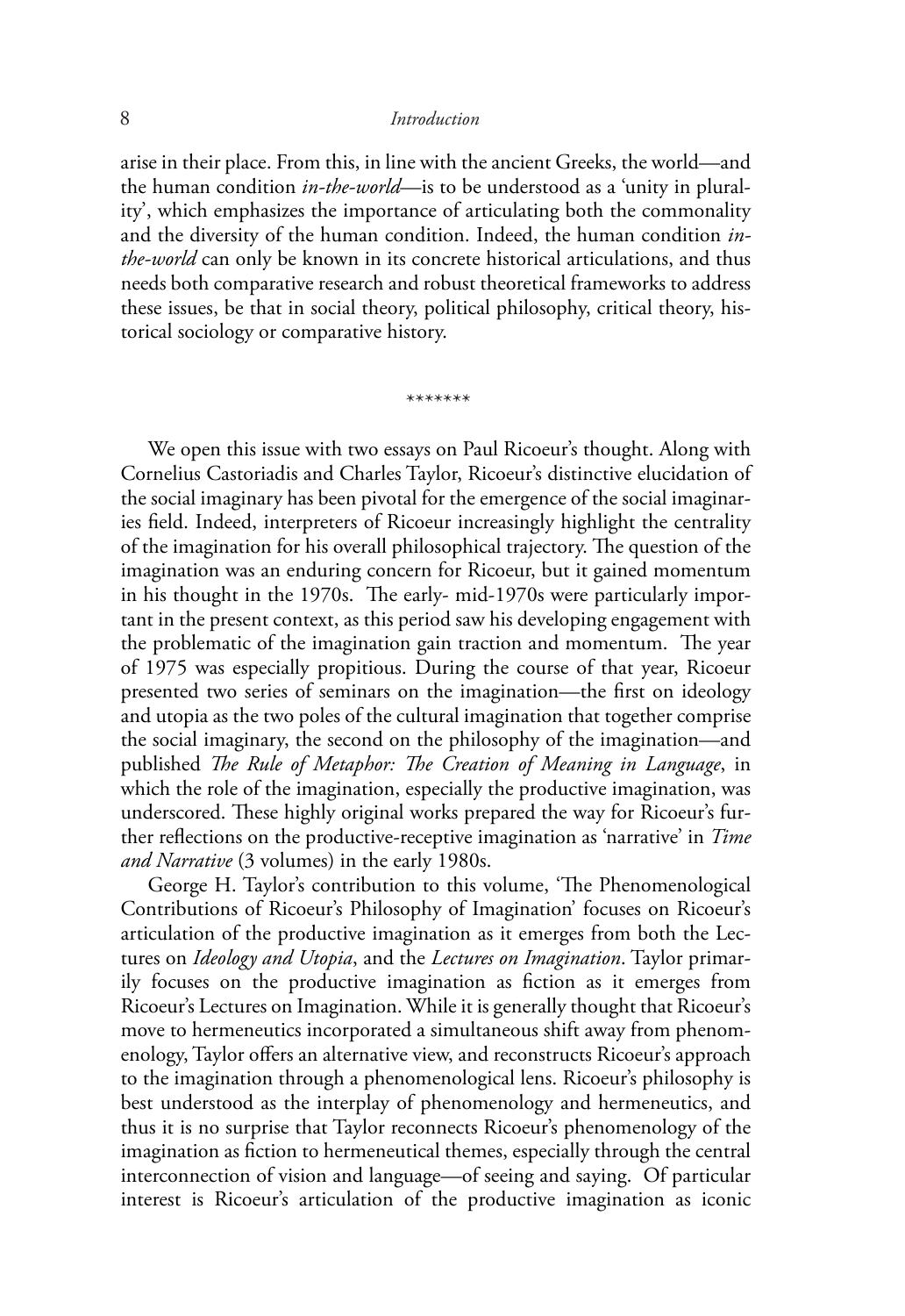augmentation (a theme that has also been recently taken up under the auspices of a 'strong program of cultural sociology', and for which Ricoeur's distinctive take will prove of interest), his reworking of Husserl's notion of intentionality as the 'consciousness of' the 'absolutely nowhere', and 'imaginative variation' as 'as if' and as the capacity to 'shatter reality'.

In his essay 'Between Receptivity and Productivity: Paul Ricoeur on Cultural Imagination', Timo Helenius also pursues the theme of the imagination in Ricoeur's thought. Helenius accepts Ricoeur's critique of the possibility of 'creation *ex nihilo*' and instead draws attention to the ways in which the cultural imagination operates in a dialectic of innovation and sedimentation as part of an overall 'disjointed continuity' with the civilizational traditions that inform western currents of history. Helenius argues that the cultural imagination forms the basis of a poetics of human action, and, in so doing, offers a corrective to those approaches which stress the centrality of Ricoeur's articulation of the imagination as the basis of possibility of a human subject. Instead, Helenius argues that the mediated or situated subject emerges from a cultural basis—from the cultural imagination—that resides in the nexus of receptivity and productivity.

One important component of a discussion of the social imaginary is how we understand the world. Adam Konopka's article, 'Embodiment and *Umwelt*: A Phenomenological Approach' discusses the notion of the world and its "constitution," and especially in its relationship to the natural environment, in Husserl's phenomenological theory in regard to the intentionality of embodied experience vis-à-vis the pre-given *Umwelt*. The issue is necessarily complex as Husserl's understanding underwent several revisions and reformulations through his career until culminating in his notion of the "life-world." Konopka examines this development of Husserl's theory of world constitution and his account of environed embodied experience, especially as a phenomenological response to the 19<sup>th</sup> century debate concerning the methodology of *Naturwissenschaften* and *Geisteswissenschaften*, involving Wilhelm Dithey and the Neo-Kantians of the Baden School. Konopka argues that Husserl develops his response in the context of '*un*building' the *Natur-Geist* distinction in his identification of the pre-given world as embodied and lived. He argues that for Husserl, environed embodiment—pre-reflective bodily self-awareness in correlation with its *Umwelt* as horizon—grounds both *Natur* (spatio-temporal materiality) and *Geist* (human culture and history) and hence their dichotomy.

Ľubica Učnik's essay takes up the question of the life-world, human responsibility and debates on scientific reason in engagement with Jan Patočka, who, like Ricoeur, was a third generation phenomenologist whose reworking of Husserl and Heidegger offers rich resources for the social imaginaries field. Her essay, 'The Problem of Morality in a Mathematised Universe: Time and Eternity in Dostoevsky's *The Brothers Karamazov* and the Concept of 'Love' in Patočka's Last Essay', takes up some remarks made by Jan Patočka in his last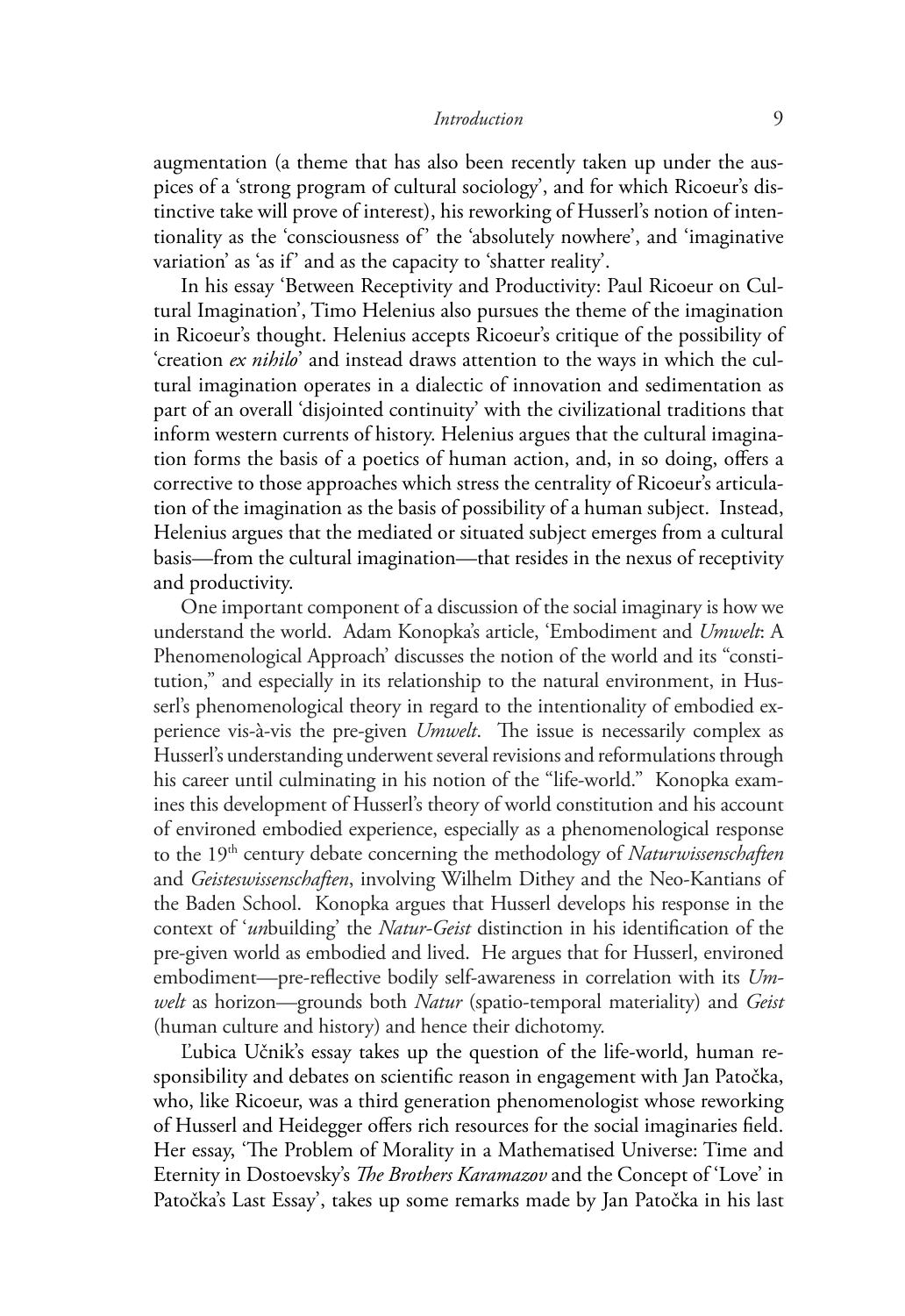written essay 'Notes on Masaryk's Theological Philosophy' as a heuristic tool to reflect on Dostoevsky's novel *The Brothers Karamazov*. The overall question animating her essay can be framed as: How can we understand human responsibility, without God, in a world that is ineluctably defined by modern science? Following Patočka's cue, Učnik considers Dostoevsky's novel as a response to Kant's approach to practical reason, on the one hand, but also his reformulation of theodicy, on the other as part of an overall critique of modern subjectivism. The underlying context of the essay concerns the question of the place of the human condition in modernity in its grappling with (scientific) rationality and divinity, especially as it pertains to practical reason, themes that play out in Dostoevsky's works. But Učnik questions the binary at play in Dostoevsky's and Kant's responses, and looks to Patočka for options not limited to the physical world of science and God as sources of human morality. Patočka is concerned to reformulate individual social responsibility that eschews a religious framework—from another perspective, this can be understood as an attempt to reflect on the problematics of time and eternity 'in a world bereft of God' that takes account of the human situatedness in, and responsibility for, an historical world. This is encapsulated in Patočka's formulation of the 'third movement of existence' as 'the movement of breakthrough'.

If the human condition of being *in-the-world* is to be understood as a "unity in plurality," in its involvement with both commonality and diversity, the issue of equality and inequality cannot be ignored. Bernhard Waldenfels in his contribution to our volume, 'The Equating of the Unequal', focuses on this relationship between equality and inequality and the need for a responsible form of equalization that avoids on the one hand normalism whose fixation on mere order degenerates to levelling and leads to indifference, and on the other anomalism (from "anomaly") that dreams of nothing but the extraordinary and the eventful. He refers to the philosophies of Marx in his analysis of money, Nietzsche in his concept of order, and Levinas in his ethics of the *other*, all of whom give expression to the paradox of that which inevitably escapes our attempts to equate or reduce to sameness, an excess that falls beyond the bounds of any equation. Any order of normality is susceptible to the unexpected and the extraordinary from *outside* of its bounds, but it is *also* threatened from within by its erosion through levelling into indifference. Using the fiction of Dostoevsky and Musil, Waldenfels asks how something unexpected coming from out of the bounds of the ordinary may rouse us from such entropy of indifference, illumining the ordinary and the indifferent in harsher light. In this way non-indifference serves to limit mere levelling. The process of equalization must thus be navigated in a responsible manner that avoids the extremes of the merely ordinary, hence indifferent, and the merely extraordinary, hence meaningless.

Waldenfels's essay touched upon the dangers of an over-emphasis upon the same in its tendency towards levelling. The imaginary construction of the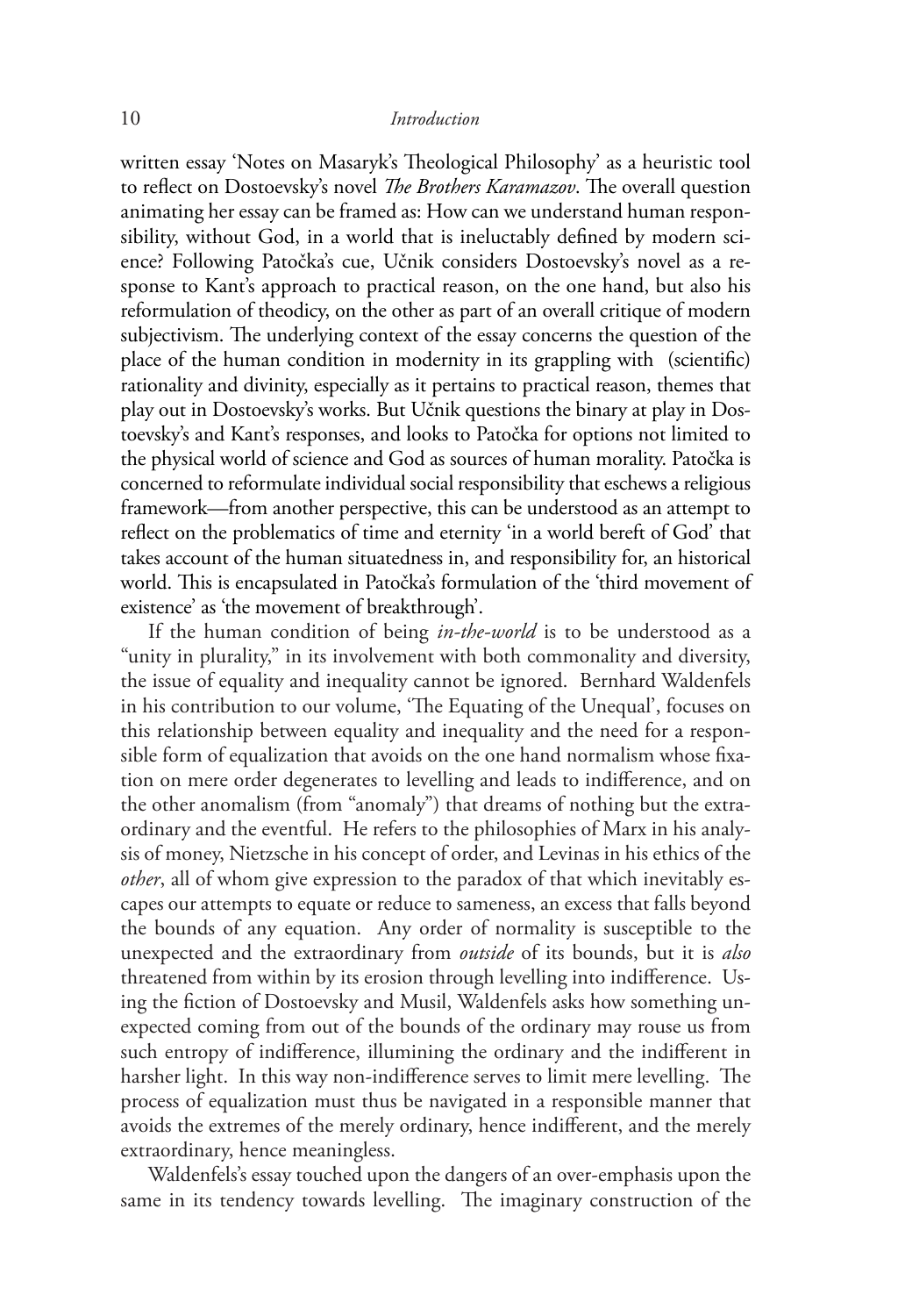## *Introduction* 11

world is inevitably forced to confront the *other* and deal with this issue of possible violence that stamps the voice of the other under a levelling sameness. A noted critic of the violence of totalizing sameness is Emmanuel Levinas, the subject of Kwok-ying Lau's expository article, 'War, Peace and Love: The Logic of Lévinas'. Lau looks into this issue by examining the internal "logic" underlying Lévinas' provocative stigmatization of the realm of being as a state of war in its process of totalization that attempts to universalize, and in which Western philosophy has played an active role since its inception in Greece. Levinas' critique of Hegel and Heidegger's phenomenological ontologies are examined as recent examples of that western canon, both opting for the sameness of being. The critique also extends to dialogue regulated under a unitary reason. Levinas' response, according to Lau, is a *pathétique* cry for love and peace. Implied is an ethical relation, such as through love but also fecundity, that escapes the realm of absolute immanence by opening the door to alterity. In this way Lau presents the logic in Levinas' reading of western ontology on the one hand as a logic of negation of the rationalization of war and violence and on the other hand as a logic of affirmation of alterity and plurality through love and justice. The suggestion is that Levinas' logic points to the possibility of an ethical politics of non-violence that aims to restore justice in face of the other as nonindifference to the other's suffering and death.

If Lau argues for an ethical politics of non-violence, Fred Dallmayr's contribution, '"Man Against the State": Community and Dissent', focuses on the relationship between freedom and community in the search for an ethically responsible mode of dissent against the totalizing state. Taking as its starting point the contrast between the "state" as castigated by Nietzsche and the "polis," Dallmayr's essay examines the two contrasting forms which critical resistance in pursuit of freedom can take: the libertarian social-Darwinian kind of resistance in pursuit of self-centered interests and the ethically motivated conscientious kind that aims at the "common good." In the first self-interest comes to overrule any form of social solidarity, and in the second freedom and dissent are in the service of justice and a more ethical mode of solidarity. Dallmayr begins the essay by examining Herbert Spencer's formula of "man against the state" and its dichotomizing tendency that separates individual interest from public and social interest, and which eventuated a kind of *laissez-faire* liberalism or libertarianism. To this he contrasts and affirms the more ethically responsible conception of liberty that he finds articulated in the thoughts and actions of Thoreau, Gandhi, and Camus. Additional examples are found in Socrates's conduct in his confrontation with the Athenian public, and the anti-Nazi German resistance movement, including people like Bonhoeffer. In the face of the steady growth of the modern state realizing its totalizing tendencies with ever more efficient technological means, Dallmayr's essay provokes us into thinking and rethinking how our imaginaries shape our world